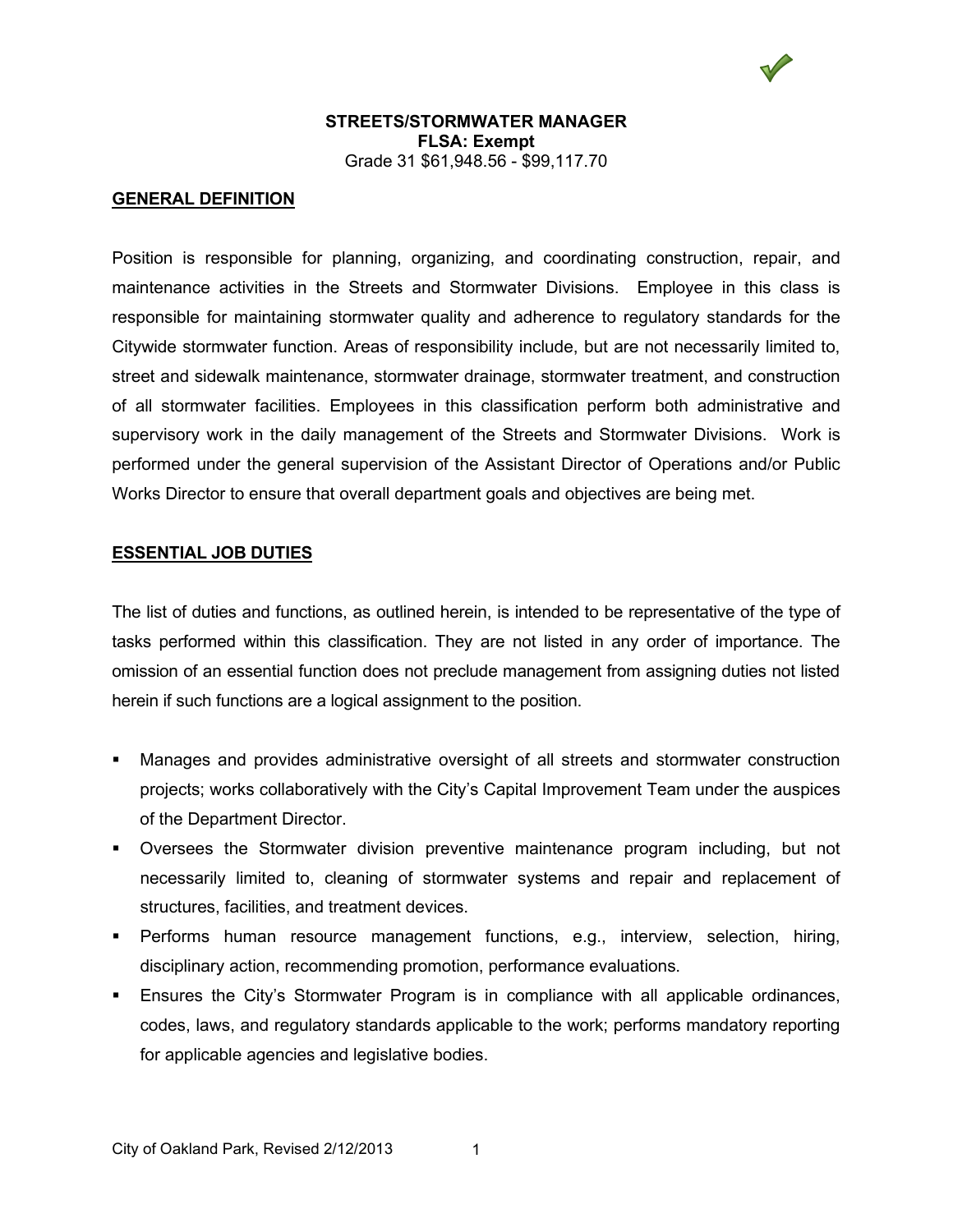- Assists in preparation and administration of the Streets and Stormwater annual budget; ensures adherence to and compliance with established budgetary parameters.
- Develops and maintains the City's ordinance(s) with respect to the Stormwater Program; amends the division's operations program to meet City obligations for such ordinance(s) and applicable regulatory standards and requirements.
- Represents the department, Director, and City in meetings, conferences, and professional association forums as directed.
- Works collaboratively with Public Information in developing and maintaining a public outreach education program with respect to stormwater.
- Works collaboratively with Public Works Administration for other divisions to address any operational issues and compliance relative to streets and stormwater management.
- Coordinates the activity of consultants as such relates to streets and stormwater capital projects and assists other department staff in coordinating services/projects where applicable.
- Maintains inventory and equipment use records for the divisions.
- **Receives and responds to inquiries and concerns from the general public, local business,** and regulatory agencies; researches and provides response and resolution accordingly.
- Functions as the City's liaison between permitting and regulatory agencies for all matters relating to the Stormwater Program.
- Maintains current knowledge of trends and developments in the various technical disciplines for application to stormwater management.
- **Must be available for 24hr callout.**
- Requires regular attendance to scheduled work shifts.

# **KNOWLEDGE, SKILLS & ABILITIES**

- **Extensive knowledge of the principles and practices applied to the treatment, management,** control, and disposal of stormwater runoff.
- Substantial knowledge of principles and practices associated with sedimentation and erosion control.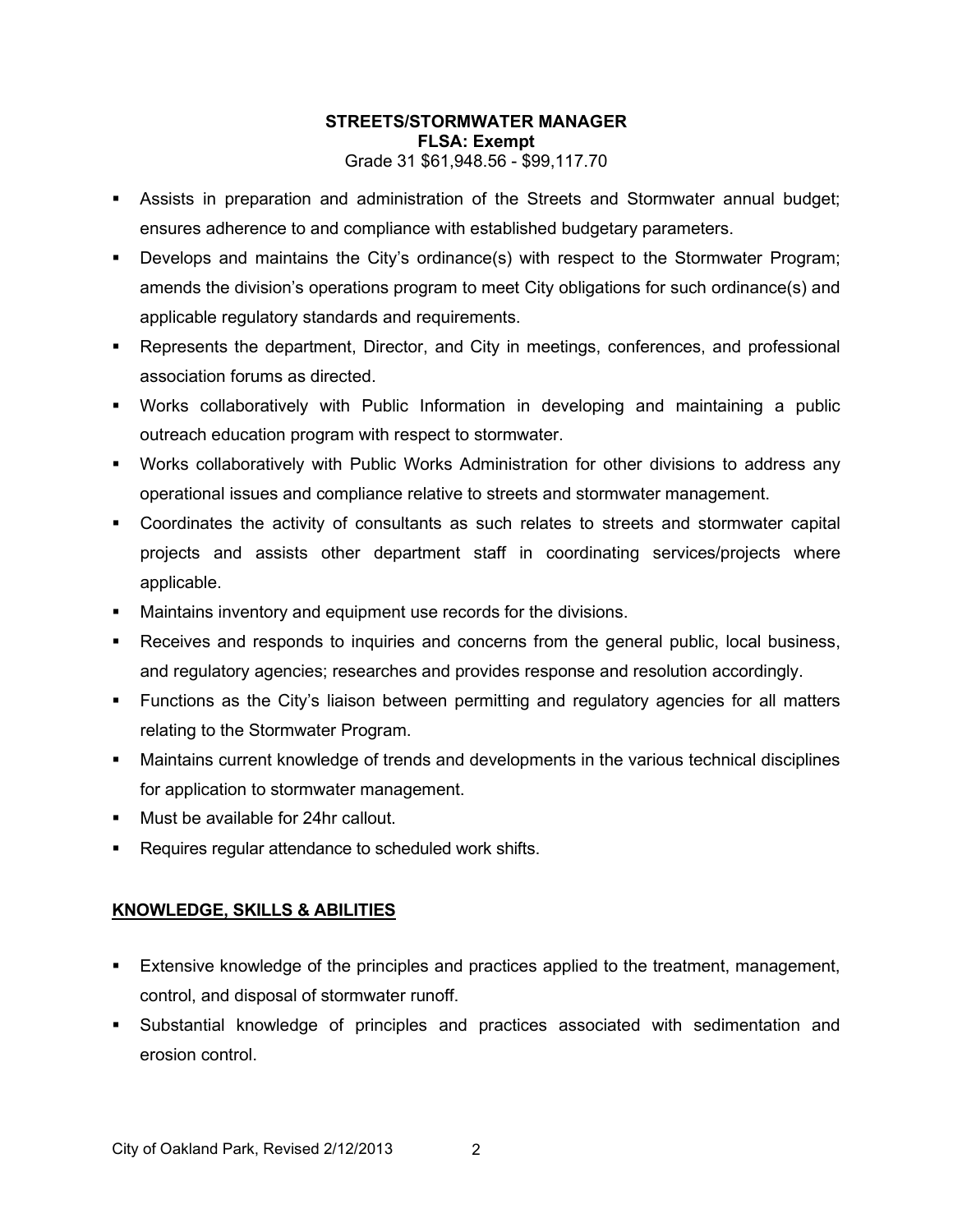- Substantial knowledge of the body of available and current information resources applicable to the streets and stormwater functions for technical research purposes and for special projects.
- Considerable knowledge of best management practices as such relates to the construction and regulatory compliance of stormwater structures and facilities.
- Considerable knowledge of legislation and regulatory standards affecting streets/stormwater construction projects, preventive maintenance, and regulatory reporting.
- Knowledge of the development functions of municipal and county government, including the Broward County Environmental Protection Department, South Florida Water Management District, and other departments in the City.
- Knowledge of the principles and practices of public administration, including budget preparation and personnel management.
- Knowledge of modern office practices, with emphasis on computer literacy, word processing, spreadsheet applications, and electronic records and file management.
- Ability to plan, assign, manage, and review the work of others in a manner conducive to full performance and compliance with established code, ordinance, statutes, and regulatory standards applicable to the work.
- Ability to evaluate, analyze, and provide recommendations regarding the provision of municipal stormwater services, or other information as may be determined by City Administration.
- Ability to establish and maintain effective working relationships with internal and external customers, as well as governing and appointed authorities.
- Executive-level interpersonal, leadership, planning, management, and communications skills.
- Ability to communicate professionally and effectively verbally, in writing, and in presentations.
- A strong customer service orientation in work and communication with coworkers, management, elected officials, and citizens.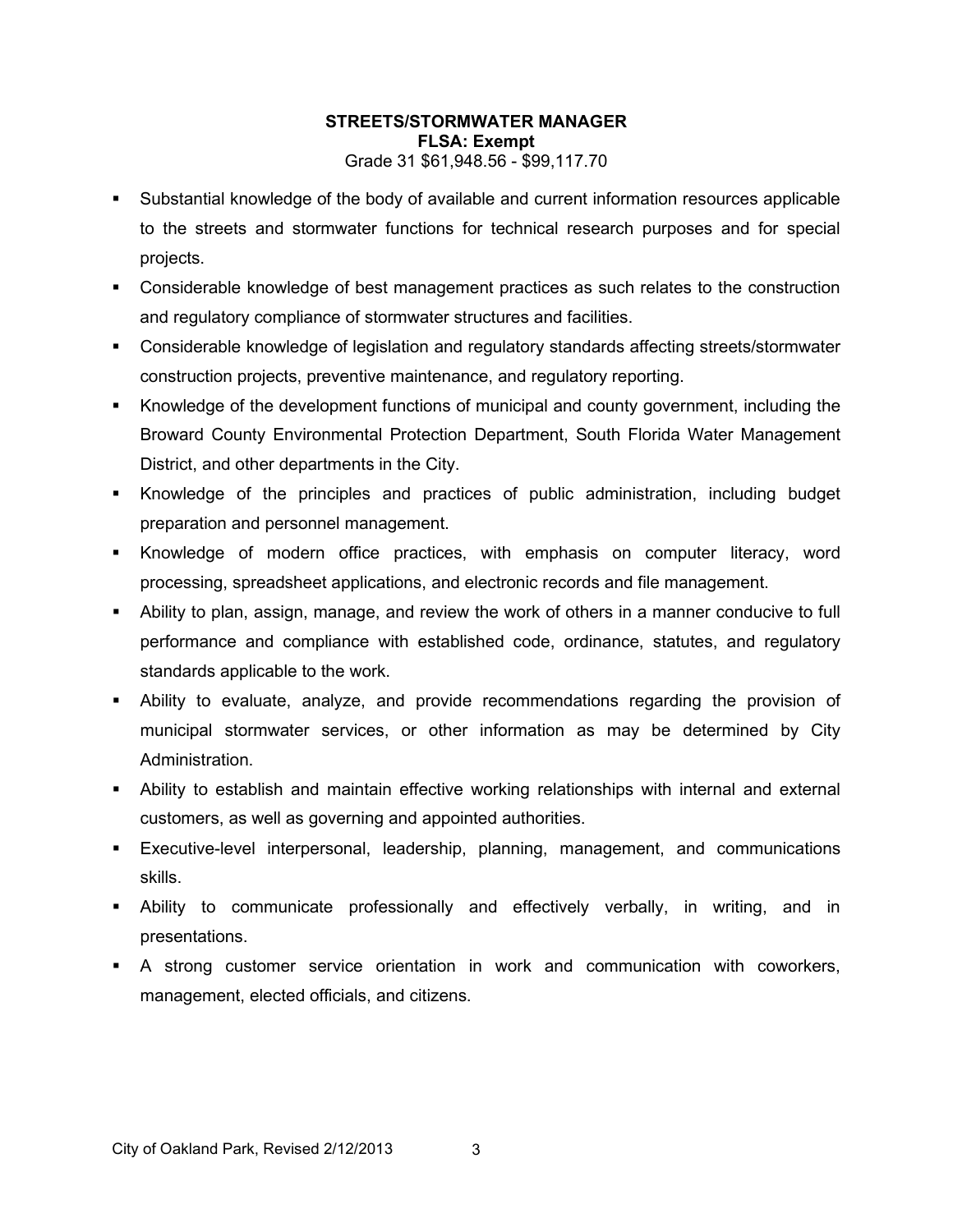#### **PHYSICAL REQUIREMENTS**

The City of Oakland Park is an Equal Opportunity Employer. In compliance with the Americans with Disabilities Act (42 U.S. C. 12101 et. seq.), the City of Oakland Park will provide reasonable accommodations to qualified individuals with disabilities and encourages both prospective and current employees to discuss potential accommodations with the employer. The physical demands described here are representative of those that must be met by an employee to successfully perform the essential functions of this job.

Must be able to operate objects, tools or controls and reach with arms and hands. Traverse rough terrain; walk up or down stairwells, ladders, or steps. The employee occasionally lifts and/or moves up to 20 pounds. Vision ability includes close and peripheral vision and depth perception. Ability to hear. Must also be able to communicate orally.

#### **MINIMUM ACCEPTABLE EDUCATION, TRAINING & EXPERIENCE**

Bachelor's degree from an accredited college or university in Civil Engineering, Construction Management, or related field; supplemented by  $3 - 4$  years progressively responsible experience in public utilities stormwater administration, to include broad exposure to projects construction and management, regulatory reporting and compliance, and administrative aspects of the work, e.g., budget administration, human resources management, organization and delegation of responsibilities; or an equivalent combination of education, training, and experience.

A review of this position has excluded the marginal functions of the position that are incidental to the performance of fundamental job duties. All duties and responsibilities are essential job functions and requirements are subject to possible modifications to reasonably accommodate individuals with disabilities. To perform this job successfully, the incumbent(s) will possess the abilities and aptitudes to perform each duty proficiently. Some requirements may exclude